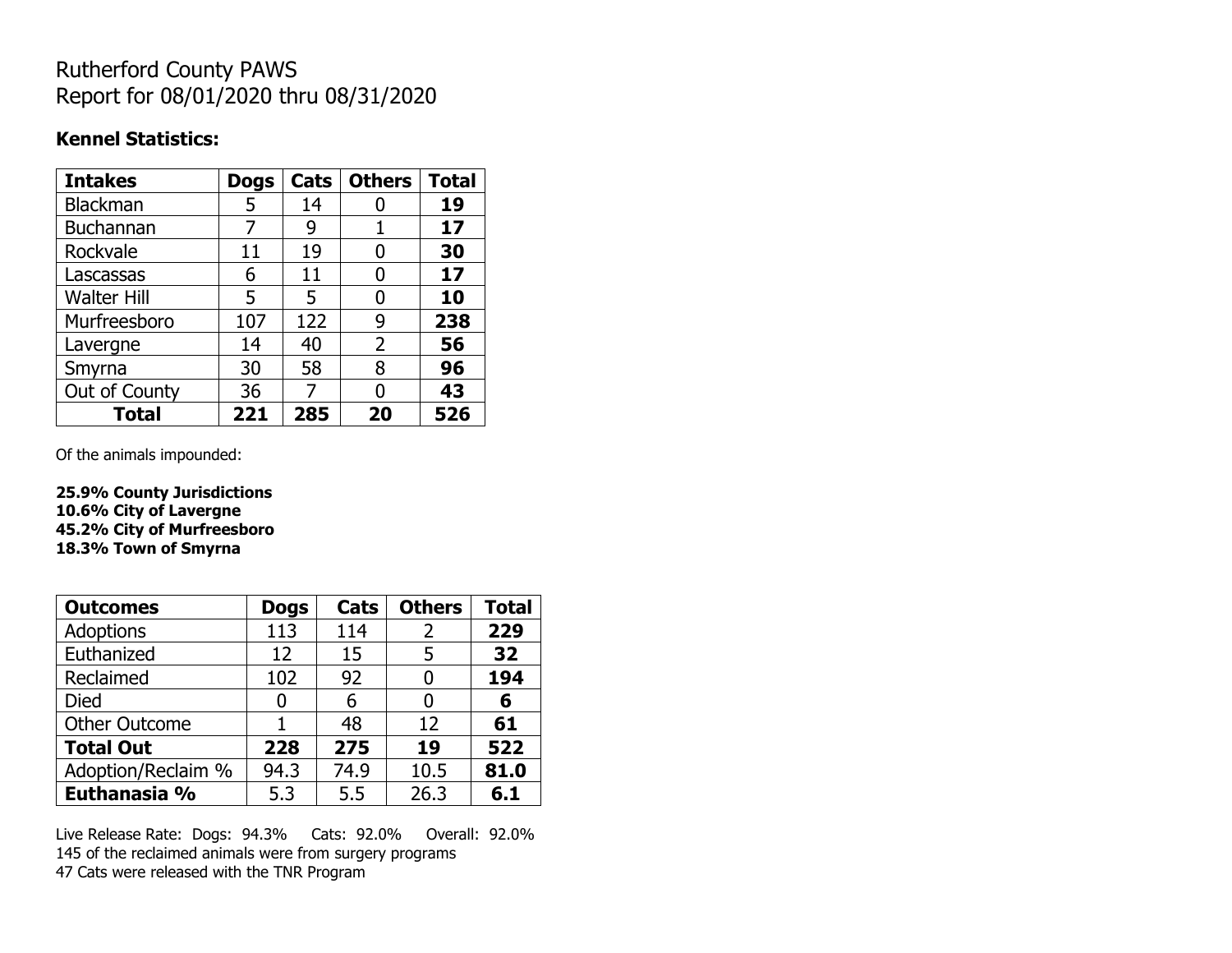Animals left in shelter on 08/31/2020: 71

2456 People visited the shelter looking for a lost /new pet.

2076 Logged calls/voice mails for the month.

### **Activity Report by Jurisdiction:**

| Zones           | <b>Calls Received</b> | Calls Completed |
|-----------------|-----------------------|-----------------|
| <b>Blackman</b> | 155                   | 160             |
| Buchannan       | 104                   | 105             |
| Lavergne        | 187                   | 192             |
| Lascassas       | 168                   | 168             |
| Murfreesboro    | 538                   | 552             |
| Rockvale        | 121                   | 123             |
| Smyrna          | 223                   | 227             |
| Walter Hill     | 105                   | 104             |
| Out of Area     | 34                    | 34              |
| <b>Total</b>    | 1635                  | 1665            |

35.3% County Jurisdictions 18.2% City of Lavergne 32.9% City of Murfreesboro 13.6% Town of Smyrna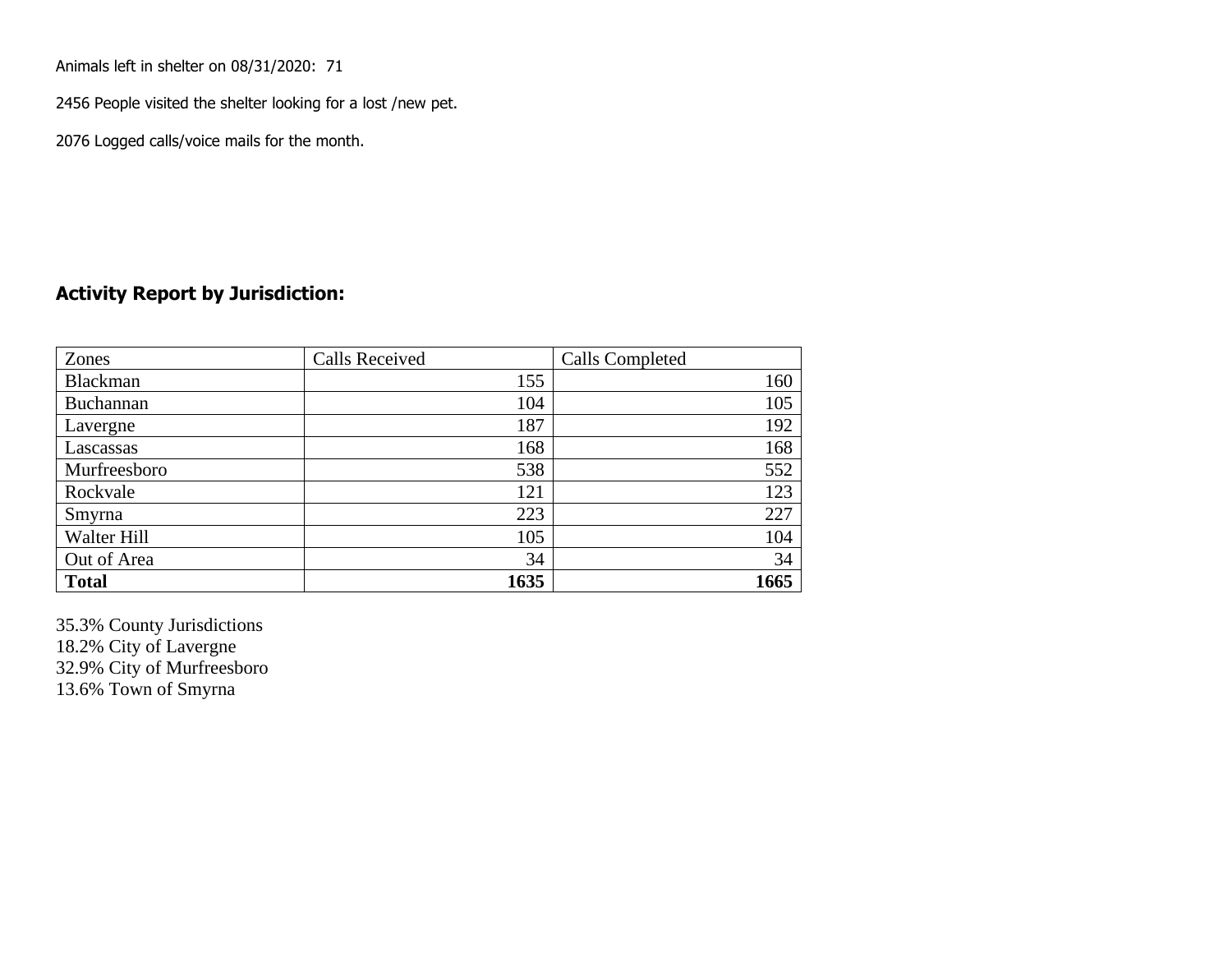# **Mileage:**

| <b>Officer</b> | <b>Miles</b> |
|----------------|--------------|
| 419            | 1029         |
| 421            | 1198         |
| 422            | 558          |
| 423            | 511          |
| 424            | 1390         |
| 425            | 1381         |
| 426            | 1073         |
| 427            | 1125         |
| 428            | 1044         |
| 430            | 1120         |
| 434            | 963          |
| 437            | 939          |
|                |              |
|                |              |
|                |              |
|                |              |
|                |              |
| <b>Total</b>   | 12331        |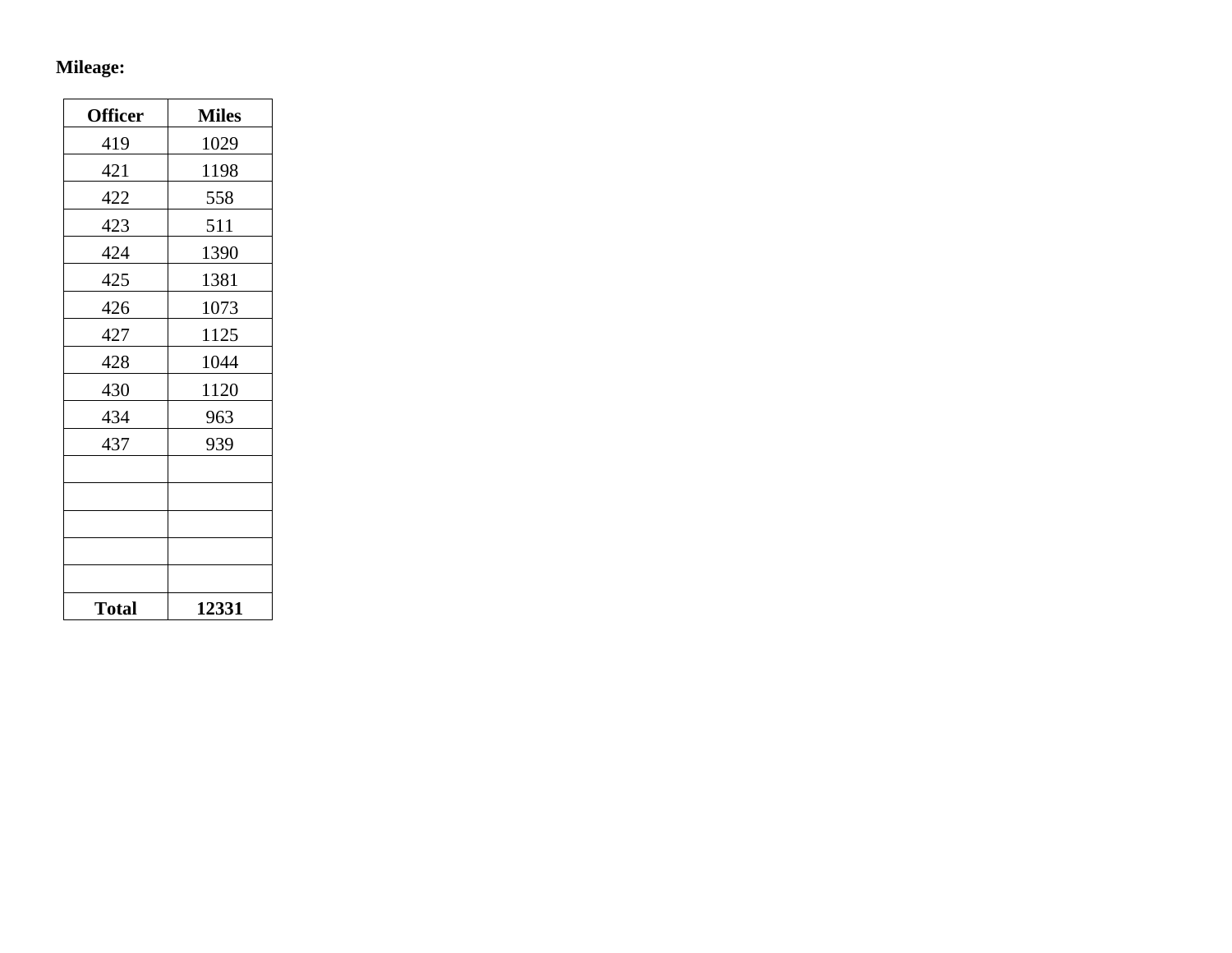## Fiscal Year-to-Date Report 07/01/2020 thru 08/31/2020

### **Kennel Statistics:**

| <b>Intakes</b>     | <b>Dogs</b> | Cats | <b>Others</b> | <b>Total</b> |
|--------------------|-------------|------|---------------|--------------|
| Blackman           | 14          | 38   | 1             | 53           |
| <b>Buchannan</b>   | 18          | 22   |               | 41           |
| Rockvale           | 16          | 29   | 1             | 46           |
| Lascassas          | 22          | 25   | 0             | 47           |
| <b>Walter Hill</b> | 10          | 14   | 0             | 24           |
| Murfreesboro       | 236         | 317  | 15            | 568          |
| Lavergne           | 39          | 72   | 5             | 116          |
| Smyrna             | 69          | 123  | 12            | 204          |
| Out of County      | 37          | 19   | 0             | 56           |
| <b>Total</b>       | 461         | 659  | 36            | 1155         |

Of the animals impounded since July 01:

**23.1% County Jurisdictions**

**10.0% City of Lavergne 49.2% City of Murfreesboro**

**17.7% Town of Smyrna**

| <b>Outcomes</b>      | <b>Dogs</b> | Cats | <b>Others</b> | <b>Total</b> |
|----------------------|-------------|------|---------------|--------------|
| <b>Adoptions</b>     | 218         | 273  | 3             | 494          |
| Euthanized           | 24          | 35   | 9             | 68           |
| Reclaimed            | 224         | 236  | 0             | 460          |
| Died                 | 0           | 17   |               | 18           |
| <b>Other Outcome</b> | 5           | 116  | 19            | 140          |
| <b>Total Out</b>     | 471         | 677  | 32            | 1180         |
| Adoption/Reclaim %   | 93.8        | 75.2 | 9.3           | 80.8         |
| Euthanasia %         | 5.1         | 5.2  | 28.1          | 5.8          |

Live Release Rate: 91.7%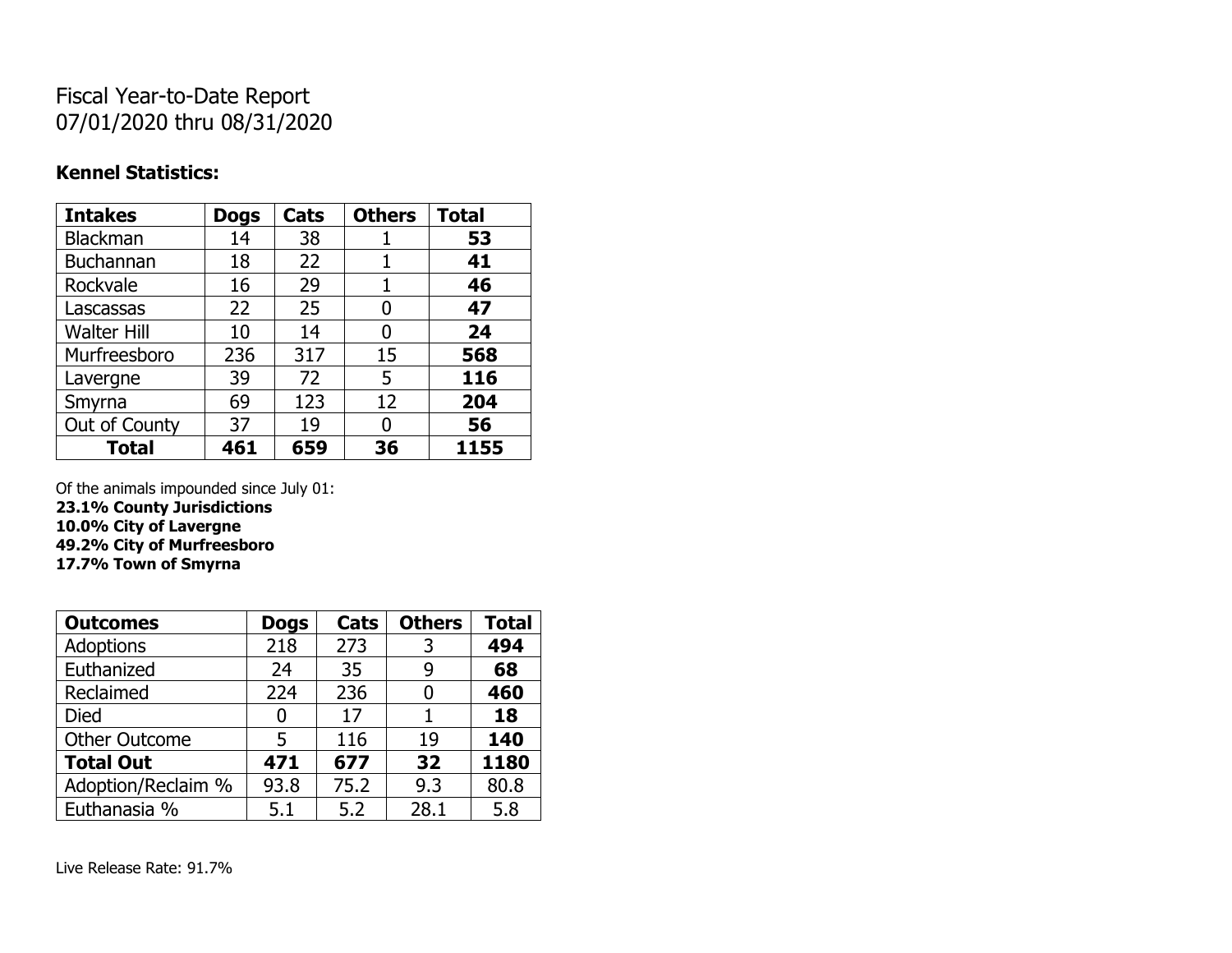4550 People have visited the shelter since July 01, 2020 looking for a lost /new pet.

4169 Logged calls/voice mails since July 01, 2020.

### **Activity Report by Jurisdiction:**

| Zones           | <b>Calls Received</b> | Calls Completed |
|-----------------|-----------------------|-----------------|
| <b>Blackman</b> | 338                   | 345             |
| Buchannan       | 176                   | 178             |
| Lavergne        | 401                   | 404             |
| Lascassas       | 372                   | 674             |
| Murfreesboro    | 1181                  | 1202            |
| Rockvale        | 211                   | 213             |
| Smyrna          | 427                   | 429             |
| Walter Hill     | 212                   | 211             |
| Out of Area     | 82                    | 82              |
| <b>Total</b>    | 3400                  | 2438            |

40.9% County Jurisdictions 11.8% City of Lavergne 34.7% City of Murfreesboro 12.6% Town of Smyrna